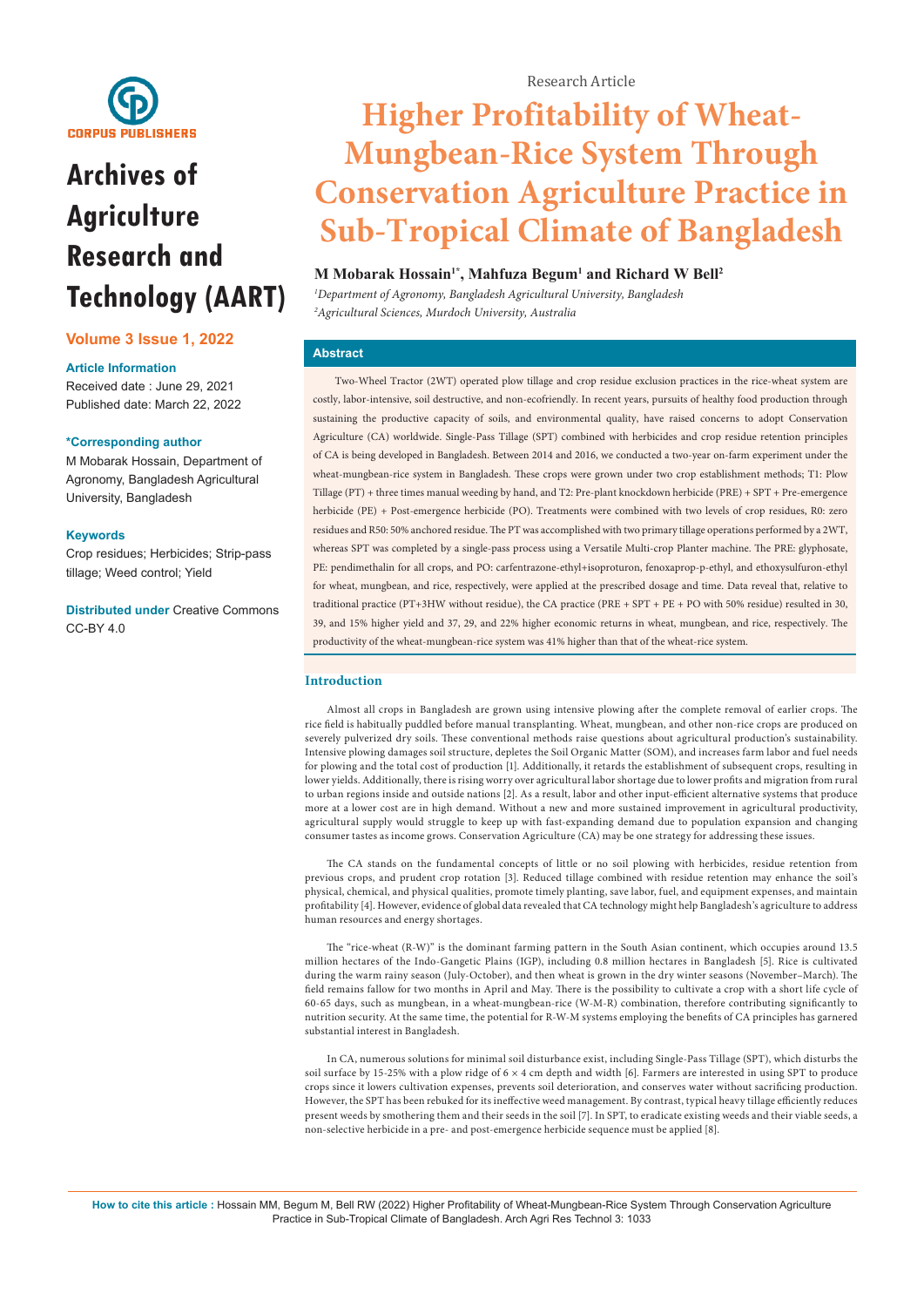

Farmers increasingly use herbicides to manage weeds because of their quicker effectual actions with a cheaper cost to overcome the labor shortage caused by high salaries during peak demand seasons [9]. Previous research established that herbicide applications guaranteed continuous and effective weed control and resulted in a higher yield when compared to hand weeding [10]. However, repeated use of herbicides with the same molecule may develop weed tolerance to herbicides that increase weed control's difficulty [11]. Furthermore, herbicide longevity in the soil and their toxicity on the subsequent crop(s) are significant problems. The decreased availability of appropriate herbicide molecules due to rising prices and environmental concerns highlight the importance of implementing an integrated approach to managing weeds to ensure a sustainable SPT. Crop residues and more intensive farming are two agronomic options that have already been talked about for weed control in SPT [12].

Previous studies demonstrate that crop residue retention and intensification stimulate nutrient cycling, enhance crop availability of nutrients, enhance OM content, control weeds, enhance soil water content, and decrease irrigation water needs by lowering soil evaporation [13]. Residue retention may also be crucial R-W systems, which are typically removed from the fields. Compared to rice-rice (R-R) systems, R-W systems extract more nitrogen, phosphorus, and potassium. Additionally, by including mungbean and keeping its leftovers, the nitrogen economy of the next cereal crop may be enhanced. Although multiple studies have been conducted on the impacts of SPT and residue mulching on the productivity of various cropping systems, no large-scale research has been conducted in Bangladesh on this technique under the W-M-R system. Thus, the present two-year research used W-M-R systems in conjunction with different tillage and residue management practices in order to determine Bangladesh's most productive and lucrative possibilities.

## **Materials and Methods**

## **The experimental site, time, soil, and climate**

During 2014-15 and 2015-16 consecutive years, a two-year crop sequence experiment under wheat-mungbean-rice pattern was done in a farmers' field in Mymensingh district of Bangladesh (N: 24 75' and E:90 50').

The land was flood-free medium-high with a sandy clay loam soil texture (sand, silt, and clay @ 50, 23, and 27%, respectively). The composition of pH (6.69), total nitrogen (0.11%), available phosphorus (16.2 ppm), exchangeable potassium (0.31 ppm), and available sulfur (14 ppm) denotes a dark grey non-calcareous alluvium nature of the soil.

The average annual rainfall in the region is 172 mm, with around 95% falling between May and September (Figure 1). Total rain was most significant during June– October and lowest during November–March in both years. The highest temperature in April–May was sometimes over 33°C, while the low temperature in January was about 12°C. March, October, and November had the highest sunshine hours in both years.



#### **Experimental materials, treatments, and design**

A Rabi (mid-November–March) season wheat *(Triticum aestivum* L*.)*-Kharif 1 (April–May) season mungbean *(Vigna radiata* L*. Wilczek)*-monsoon (June–mid-November) rice *(Oryza sativa* L*.)* were grown on the same plots for two successive years. The following treatments were assembled in a randomized complete block design and replicated four times.

#### **Component A: Crop establishment method**

- a) Traditional practice, T1: Plow Tillage (PT) with three times hand weeding  $(HW): PT + 3 HW$
- b) CA practice, T2: Pre-plant herbicide (PRE) prior to Single-Pass Tillage (SPT), afterwards Pre- (PE) and Post-emergence herbicide (PO) : PRE + SPT + PE + PO

### **Component B: Crop residue retention**

- a) Traditional practice, R0: Zero-residue
- b) CA practice, R50: 50% anchored residue

## **Tillage and planting practice**

PT had completed four plowings and cross plowings in each  $9 \times 5$  m plot, followed by two days of sun drying, flooding, and leveling with a Two-Wheel Tractor (2WT). A Versatile Multi-crop Planter (VMP) in one pass completed the STP. At the row spacing of the respected crop, the VMP constructed each row of  $6 \times 5$  cm width and depth.

Wheat (cv. BARI Wheat 26) and mungbean (cv. BARI Mung 6) seeds were planted in lines on the same day using VMP in ST and manually in CT. For rice (cv. BRRI hybrid dhan6), the final field was prepared by flooding and levelling in CT. Following ST, the field was flooded with 3-5 cm of water after ST operation and one day before transplanting to soften the strips sufficiently to transplant rice seedlings. The seedlings were then transplanted in the elevated furrows (single seedling hill<sup>1</sup>). Table 1 shows the glimpse of cultural activities for different crops and were the same in both ST and CT in both years.

| <b>Activities</b>        | Wheat                                   |                                      |          | Mungbean | <b>Rice</b> |         |
|--------------------------|-----------------------------------------|--------------------------------------|----------|----------|-------------|---------|
|                          | $2014 - 15$                             | $2015 - 16$                          | 2015     | 2016     | 2015        | 2016    |
| Seed rate<br>$(kg ha-1)$ | 120                                     | 120                                  | 25       | 25       | 10          | 10      |
| Date of seeding          | 20 Nov.                                 | 20 Nov.                              | 30 Mar.  | 30 Mar.  | 05 Jun.     | 05 Jun. |
| Date of<br>transplanting |                                         |                                      | ٠        |          | 30 Jun.     | 30 Jun. |
| Row Spacing              | Continuous seeding at 20 cm apart lines | $25 \text{ cm} \times 15 \text{ cm}$ |          |          |             |         |
| Date of harvest          | 26 Mar.                                 | 26 Mar.                              | $28-May$ | $28-May$ | 10 Oct.     | 10 Oct. |

## **Table 1:** Different activities performed in traditional and CA practice.

## **Crop residue retention**

Planting was done without keeping previous crop residues in the no-residue method. Rice, wheat, and mungbean were harvested using a 50% residue practice, leaving 50% of the plant standing in the individual plots.

#### **Weed control**

We performed three HWs in CT at 25, 45, and 65 days after planting. In SPT, herbicides of various groups (Table 2) were applied using a hand-operated knapsack sprayer. Only ethoxysulfuron-ethyl was sprayed in water logging conditions, and the rest were applied at field capacity moisture level. PRE was applied three days before of ST operation. The PE and PO were applied three and 25 days after planting, respectively.

**Table 2:** Different herbicides and their rates of application.

|                                     | Apply rate $(ha^{-1})$ |      |       |  |  |  |
|-------------------------------------|------------------------|------|-------|--|--|--|
| Herbicide group and name            | Wheat                  | Rice |       |  |  |  |
| Pre-plant: Glyphosate               | 3.7 L                  |      |       |  |  |  |
| Pre-emergence: Pendimethalin        | 2.5L                   |      |       |  |  |  |
| Post-emergence: Carfentrazone-ethyl | $1.25 \text{ kg}$      |      |       |  |  |  |
| Fenoxaprop-p-ethyl                  | 650 ml                 |      |       |  |  |  |
| Ethoxysulfuron-ethyl                |                        |      | 100 g |  |  |  |

**Citation:** Hossain MM, Begum M, Bell RW (2022) Higher Profitability of Wheat-Mungbean-Rice System Through Conservation Agriculture Practice in Sub-Tropical Climate of Bangladesh. Arch Agri Res Technol 3: 1033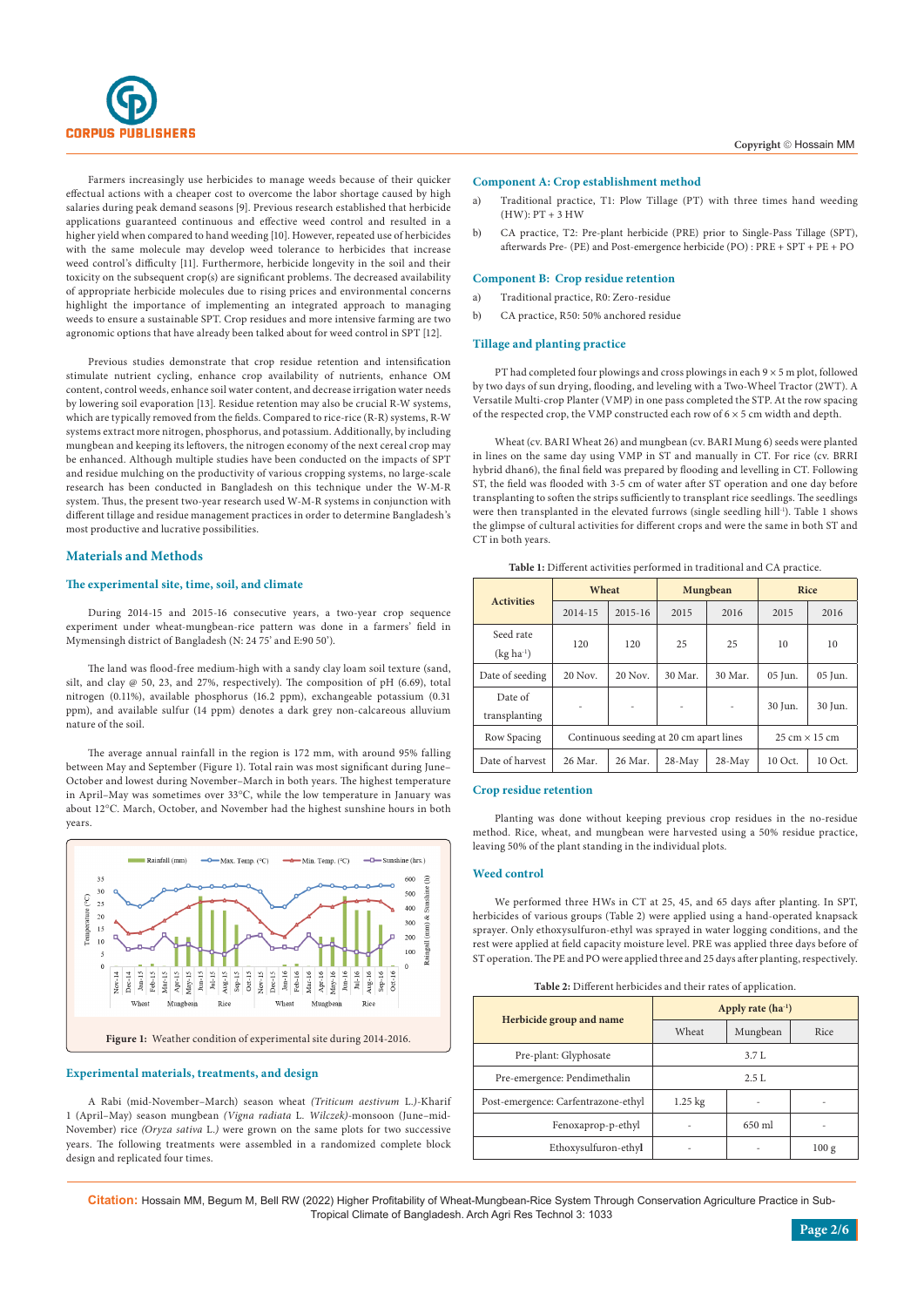

#### **Intercultural operations**

The nitrogen (N) @100, 20, and 80, phosphorus (P) @ 26, 20, and 22, potassium (K)  $@$  33, 15, and 35 and sulfur (S)  $@$  20, 10, and 11 kg ha-1 were applied in wheat, mungbean, and rice, respectively. Before planting in all crops, the entire P, K, and S were broadcasted. N was applied in three splits at 15, 30, and 45 days after rice transplant. In wheat, two-thirds of the N were used at final plowing and the rest 21 Days after Seeding (DAS). In mungbean, the full amount of N was applied at final plowing.

Rice did not require additional irrigation due to adequate rainfall. At 20, 55, and 80 DAS, three irrigations were used in wheat. Two irrigations with good drainage were performed on the mungbean at 25 and 45 DAS. Adequate plant protection measures were implemented following the guidelines throughout the crop growing season.

#### **Measurements and analysis**

Yield contributing characters of wheat (Table 3), mungbean (Table 4), and rice (Table 5) have been transcribed from randomly selected ten plants at maturity. Mungbean pods were picked twice at 55 and 70 DAE. The crops were harvested from the three  $\times$  1m area from 3 spots of each plot. The yield (t ha<sup>-1</sup>) was calculated at 14% moisture content. Total pattern productivity was estimated by calculating rice equivalent yield (REY).

$$
REF=Y_{X}\left(\frac{P_{X}}{P_{r}}\right)
$$

where  $Y_x$  is the yield of non-rice crops (t ha<sup>-1</sup>), Px and Pr are the price (US\$ h<sup>-1</sup>) of nonrice crops and rice, respectively.

**Table 3:** Treatment effect on the mungbean yield.

| <b>Treatments</b>                                |                | <b>Plants</b><br>$m-2$ (no.)                      | Pods<br>plant <sup>1</sup><br>(no.) | <b>Seeds</b><br>$pod^{-1}$<br>(no.) | 1000-grain<br>weight $(g)$                                                                                                                                                                                                                                                                                                  | Seed yield<br>$(t \, ha^{-1})$ |
|--------------------------------------------------|----------------|---------------------------------------------------|-------------------------------------|-------------------------------------|-----------------------------------------------------------------------------------------------------------------------------------------------------------------------------------------------------------------------------------------------------------------------------------------------------------------------------|--------------------------------|
|                                                  | R <sub>0</sub> | 60                                                | 41c                                 | 10                                  | 40.6                                                                                                                                                                                                                                                                                                                        | 1.33cd                         |
| $PT + 3 HW$                                      | <b>R50</b>     | 62                                                | 40c                                 | 10                                  | 40.8                                                                                                                                                                                                                                                                                                                        | 1.41c                          |
| $PRE + SPT +$                                    | R <sub>0</sub> | 62                                                | 44 <sub>b</sub>                     | 10                                  | 41.1                                                                                                                                                                                                                                                                                                                        | 1.73 <sub>b</sub>              |
| $PE + PO$                                        | <b>R50</b>     | 63                                                | 48a                                 | 11                                  | 41.3                                                                                                                                                                                                                                                                                                                        | 1.82a                          |
| Least significant<br>difference at $p \leq 0.05$ |                | 15.25<br>$\overline{\phantom{iiiiiiiiiiiiiiiii}}$ | 3.24<br><b>STATISTICS</b>           | 0.56                                | 0.89<br>$\frac{1}{2}$ $\frac{1}{2}$ $\frac{1}{2}$ $\frac{1}{2}$ $\frac{1}{2}$ $\frac{1}{2}$ $\frac{1}{2}$ $\frac{1}{2}$ $\frac{1}{2}$ $\frac{1}{2}$ $\frac{1}{2}$ $\frac{1}{2}$ $\frac{1}{2}$ $\frac{1}{2}$ $\frac{1}{2}$ $\frac{1}{2}$ $\frac{1}{2}$ $\frac{1}{2}$ $\frac{1}{2}$ $\frac{1}{2}$ $\frac{1}{2}$ $\frac{1}{2}$ | 0.21                           |

The means with similar letters do not differ significantly at  $p \le 0.05$ .

| <b>Treatments</b>                                |                | <b>Hills</b><br>$m^{-2}$<br>(no.) | <b>Tillers</b><br>$m^{-2}$<br>(no.) | <b>Grains</b><br>panicle <sup>-1</sup><br>(no.) | <b>Sterile</b><br>spikelets<br>panicle <sup>-1</sup><br>(no.) | $1000$ -grain<br>weight $(g)$                                                                    | Grain<br>yield<br>$(t ha-1)$ |
|--------------------------------------------------|----------------|-----------------------------------|-------------------------------------|-------------------------------------------------|---------------------------------------------------------------|--------------------------------------------------------------------------------------------------|------------------------------|
| $PT + 3 HW$                                      | R <sub>0</sub> | 234d<br>27<br>147c                |                                     | 36                                              | 29.6                                                          | 5.37c                                                                                            |                              |
|                                                  | <b>R50</b>     | 27                                | 246с                                | 163 <sub>b</sub>                                | 33                                                            | 30.23                                                                                            | 5.50b                        |
| $PRE + SPT$                                      | R <sub>0</sub> | 27                                | 289 <sub>b</sub>                    | 195a                                            | 33                                                            | 32.1                                                                                             | 6.05ab                       |
| $+$ PE $+$ PO                                    | <b>R50</b>     | 27                                | 298a                                | 198a                                            | 21                                                            | 32.48                                                                                            | 6.20a                        |
| Least significant<br>difference at $p \leq 0.05$ |                | 1.93                              | 6.68                                | 8.52                                            | 3.66                                                          | 3.4<br>The corresponding starting of attacks in a set of the starting function $\epsilon > 0.05$ | 0.17                         |

**Table 4:** Treatment effect on the rice yield.

The means with similar letters do not differ significantly at  $p \le 0.05$ .

**Table 5:** Treatment effect on the productivity of wheat-mungbean-rice pattern.

| <b>Treatments</b>                                |                | <b>Yield of</b>   | <b>REY</b> of wheat- |                         |         |
|--------------------------------------------------|----------------|-------------------|----------------------|-------------------------|---------|
| Wheat                                            | Wheat          | Mungbean          | Rice                 | mungbean-rice<br>system |         |
| $PT + 3 HW$                                      | R <sub>0</sub> | 3.56d             | 1.33cd               | 5.37c                   | 13.80d  |
|                                                  | <b>R50</b>     | 3.63c             | 1.41c                | 5.50 <sub>b</sub>       | 14.30c  |
| $PRE + SPT + PE + PO$                            | R <sub>0</sub> | 4.31 <sub>b</sub> | 1.73 <sub>b</sub>    | 6.05ab                  | 16.60ab |
|                                                  | <b>R50</b>     | 4.64a             | 1.82a                | 6.20a                   | 17.50a  |
| Least significant<br>difference at $p \leq 0.05$ |                | 0.14              | 0.21                 | 0.17                    | 0.88    |

The means with similar letters do not differ significantly at  $p \le 0.05$ . The market price of wheat, mungbean, and rice @ 270.58, 588.23, and 205.89 US\$ ha<sup>-1</sup>, respectively. 1

#### US\$ = 84.52 BDT on 01 June 2021.

Crop production economics were calculated using a partial budgeting methodology. The variable costs were determined by the labor required for planting, weeding, harvesting, threshing, irrigation, and fertilization and the cost of all other inputs such as seed, residues, fertilizer, and irrigation. The gross profit margin was determined using market prices for grain and by-products. The Benefit-Cost Ratio (BCR) was computed by dividing gross revenues by expenses.

Analysis of variance was constructed to analyze data, and Duncans' Multiple Range Test was performed to separate treatment means at a  $p \le 0.05$  level of significance using the STAR software.

#### **Results**

#### **Treatment effect on the wheat yield**

Except for the plant population and 1000-grains weight, the mean results from the two-year research demonstrated that establishing procedures had a significant (p  $\leq$  0.05) influence on the number of spikes m<sup>2</sup>, grains spike<sup>-1</sup>, and grain yield of wheat (Table 6). The maximum average grain yield was determined using the CA method followed by the traditional method. The yield was about 30% higher in PRE + SPT + PE + PO with 50% residue than PT + 3 HW without residue.

| <b>Treatments</b>                                      |                | <b>Plants</b><br>$m^{-2}$ (no.) | <b>Spikes</b><br>$m^{-2} (no.)$ | <b>Grains</b><br>spike $(no.)$ | 1000-grains<br>weight $(g)$ | Grain<br>yield<br>$(t ha-1)$ |
|--------------------------------------------------------|----------------|---------------------------------|---------------------------------|--------------------------------|-----------------------------|------------------------------|
| $PT + 3$                                               | R <sub>0</sub> | 162                             | 290cd                           | 33bc                           | 44.76                       | 3.56d                        |
| HW                                                     | <b>R50</b>     | 167                             | 295c                            | 35 <sub>b</sub>                | 45.92                       | 3.63c                        |
| $PRE +$<br>$SPT +$<br>$PE+$<br>PO                      | R <sub>0</sub> | 157                             | 309b                            | 38ab                           | 45.46                       | 4.31 <sub>b</sub>            |
|                                                        | <b>R50</b>     | 166                             | 323a                            | 44a                            | 46.73                       | 4.64a                        |
| Least<br>significant<br>difference at p<br>$\leq 0.05$ |                | 15.25                           | 5.52                            | 5.54                           | 2.5                         | 0.14                         |

The means with similar letters do not differ significantly at  $p \le 0.05$ .

#### **Treatment effect on the mungbean yield**

The number of pods per plant<sup>1</sup> and seed yield (t ha<sup>-1</sup>) were significantly affected (p ≤ 0.05) but resulted in a statistically non-significant increase in the number of plants  $m<sup>2</sup>$ , seeds pod<sup>-1</sup>, and 1000-seeds weight (Table 3). The PRE + SPT + PE + PO with 50% residue was found to have the highest pod plant<sup>1</sup>, followed by the same treatment without residue. The lowest value was obtained with PT + 3 HW either without or with 50% residue. PRE + SPT + PE + PO with 50% residue produced the best seed production, followed by the same treatment without residue. Simultaneously, the lowest yield was obtained with  $PT + 3 HW$  devoid of residue, followed by  $PT + 3 HW$ devoid of 50% residue. There was a yield increase of about 39% in PRE + SPT+ PE + PO with 50% residue than PT + 3 HW retained zero-residue.

#### **Treatment effect on the mungbean yield on the rice yield**

The combination of treatments had a significant effect ( $p \le 0.05$ ) on the number of productive tillers  $\mathrm{m}^2,$  grains panicle<sup>-1</sup>, and grain yield (t ha<sup>-1</sup>), although the number of hills m<sup>-2</sup>, sterile spikelets panicle<sup>-1</sup>, and 1000-grain weight were not impacted significantly (Table 4). PRE + SPT + PE + PO with 50% residue produced the most productive tillers m<sup>-2</sup> and grains panicle<sup>-1</sup>, followed by the same treatment without residue. In contrast, the lowest value was obtained in PT + 3 HW without residue, followed by  $PT + 3 HW$  with 50% residue. We discovered that  $PRE + SPT + PE + PO$ combined 50% residue yielded about 15% more than PT + 3 HW without residue.

**Citation:** Hossain MM, Begum M, Bell RW (2022) Higher Profitability of Wheat-Mungbean-Rice System Through Conservation Agriculture Practice in Sub-Tropical Climate of Bangladesh. Arch Agri Res Technol 3: 1033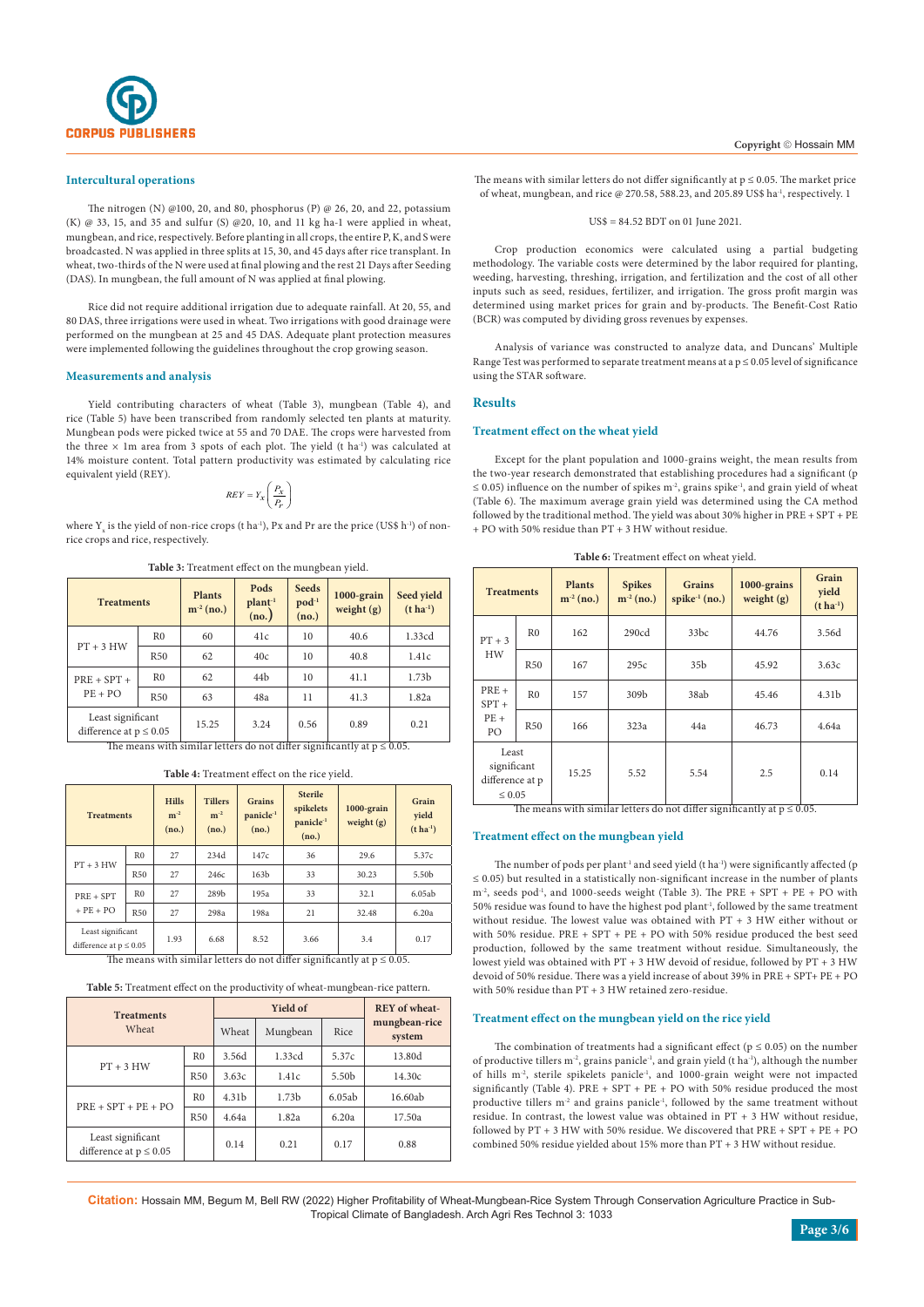

## **Treatment effect on the benefit-cost ratio (BCR) of wheat, mungbean, and rice**

The maximum average BCR had been transcribed from the PRE + SPT + PE + PO with 50% residue in all three crops, followed by the same treatment without residue. At the same time, the PT + 3 HW without residue produced the lowest BCR, followed by the same treatment with 50% residue (Figure 2). We recorded about 37, 30, and 22% higher BCR in PRE + SPT + PE + PO than PT + 3 HW in wheat, mungbean, and rice. Solely, the 50% residue earned about 6% higher BCR in all the crops.



#### **Treatment effect on the productivity of wheat-mungbean-rice pattern**

The results indicated that PRE + SPT + PE + PO and 50% residue boosted productivity by 21% and 4%, respectively, compared to PT + 3 HW and zero-residue (Table 5). The addition of mungbean boosted the productivity of the wheat-mungbeanrice system by 41% when compared to the wheat-rice system.

#### **Discussion**

The yield differences across treatments might be related to differences in yieldcontributing characteristics of crops such as the number of spikes m<sup>-2</sup> and grains spike<sup>-1</sup> in wheat, the number of pods plant<sup>-1</sup> in mungbean, and the number of effective tillers  $m^2$  and grains panicle<sup>-1</sup> in rice. The greater yield in SPT in the current study accords with the research results of the previous study [14]. The author discovered that the greater wheat yield in Minimal Tillage (MT) than Plow Tillage (PT) might be attributable to the change in soil parameters owing to the favorable influence of MT on grain production. Higher overall porosity and improved soil moisture conservation aided root development, while nutrient absorption enhanced grain production [15]. The SPT has a more favorable physical soil environment for agricultural development than PT [16]. The extensive pulverization of the surface soil may have resulted in less steady crop production in PT than SPT [17]. The mechanical pressure of tractors on the grown layer under the PT causes discontinuity of the conducting pores and compaction of the soil below the cultivated layer.

Furthermore, Zheng et al. [18] discovered that increasing crop production in SPT may enhance soil fertility by saving soil and water and sequestering organic carbon in farmed soils, reducing the extremes of waterlogging and drought than PT. Alam et al. [19] indicated that increased SPT output might be connected with enhanced soil structure and stability, allowing for greater drainage and water holding capacity. Higher infiltration rates and favorable moisture dynamics enabled up to a 30% increase in maize production [20] due to increased soil organic carbon, total soil nitrogen, and phosphorus in the SPT than PT by 25, 18, and 7%, respectively [21]. These results have implications for understanding how conservation tillage methods improve soil quality and sustainability in SPT of CA practice.

Physical shock or disruption in the average growth of agricultural plants happened while hand weeding PT, which may inhibit crop development for short periods and, eventually, production may be reduced [22,23]. Herbicides, on the other hand, did not affect crops. Herbicides administered at field rates have a hormetic influence on crop growth and development, which may have led to higher crop yields in this research [24]. The author concluded that glyphosate might stimulate plant growth, cause shikimic acid build-up, boost photosynthesis, and open stomata, all of which contribute to enhanced seed production by shortening the plant life cycle. However, Velini et al. [25] demonstrated that glyphosate might prevent rust infections in wheat, increasing grain yield. The findings of glyphosate, when combined with pendimethalin, may cause a 25% increase in total biomass growth in crop plants [26]. At the same time, carfentrazone-ethyl contributed to total biomass in wheat, resulting in a more significant number of tillers per m<sup>-2</sup> area and a greater yield [27]. The effect mentioned above of PRE, PE, and PO herbicides may have resulted in more significant grain production of rice, mungbean, and wheat in SPT than PT in the current research.

In this research, crop residue retention of 50% boosted wheat, mungbean, and rice grain production by 3–4% compared to zero residues, which might be related to agricultural residues' favorable influence on soil fertility, linked to increased crop output. This finding is in line with the results of a study conducted in China [28] recorded residue returns significantly increased the average crop yield by 5% compared to no-straw treatment. Mungbean yield was increased by 5% in 50% residue over no-residue in Bangladesh [29]. In another study, the 3% higher rice yield [30] and 4% higher wheat yield [31] was discovered in 50% stubble mulch than no-stubble. Increased crop residue retention enhances soil porosity, reduces soil compaction and bulk density, and improves soil aeration and water status productivity [32]. Crop residues enhance the organic matter, accessible minerals, fulvic acid, and humic acid levels of the soil and facilitate the release of slow-acting potassium [33]. Additionally, it lowers the need for artificial fertilizers [34], improves the soil environment [35], increases the leaf area of plants, and enhances photosynthetic material transfer to the grain [36], thus increasing crop production and quality [37]. As a carbon source, the organic matter in crop residues could help bacteria grow and improve soil fertility [38]. Additionally, it may encourage earthworm reproduction, increase the variety of soil arbuscular mycorrhizal fungi, and increase crop yield. [39,40]. In this research, relative to zero-residue, 50% residue produced the higher numbers of spikes m<sup>-2</sup> and grains  $\text{spike}^1$  of wheat, pods plant $^1$  of mungbean, tillers  $\text{m}^2$  and grains panicle $^1$  of rice could have attributed to the beneficial effect of crop residues and resulted in better wheat, mungbean, and rice yield. Around 7% greater profit in 50% residue might be attributed to about 5-9% greater grain production in all crops of the wheat-mungbean-rice system than in zero-residue.

According to an economic study, PRE + SPT + PE + PO with 50% residue made the maximum profit over PT + 3 HW without residue. The disparity in BCR might be ascribed to differences in grain output and cultivation costs in PT and SPT. Savings in the PRE + SPT + PE + PO over PT + 3 HW may be attributable to tillage operations (56, 45, 67%), weeding expenses (21, 40, and 58%), and labor needs (25, 29, and 22%) in wheat, mungbean, and rice, respectively (Table 7). This estimate is consistent with prior research that estimated 70 % [41] and 49% [42] savings in land preparation in SPT over PT. Due to the reduction of tillage intensity and fuel usage, the SPT had the lowest plowing cost (ranging from US\$32.541-33.25 ha<sup>-1</sup>), while the PT had the highest price (ranging from US\$88.2-110.29 ha<sup>-1</sup>). This finding is in line with a previous study where around 67% savings on land preparation costs in reduced tillage, RT (US\$ 35.8 ha<sup>-1</sup>) than the conventional one (US\$190.8 ha<sup>-1</sup>) owing to single plowing and lesser amount of fuel usage relative to PT [43]. Due to fewer tillage operations and TSP fertilizer applied with VMP during tillage, SPT lowered fuel and labor needs in field preparation and fertilizer application. Inundating the field, laborers had little problem transplanting plants in ST due to soil softness. Wheat and mungbean were seeded at the same time by the VMP during the SPT operation.

| mungbean, and rice.<br>Tillage practice<br>Weed control I abor requirement |  |  |  |  |  |  |  |
|----------------------------------------------------------------------------|--|--|--|--|--|--|--|

|              |                                                          | <b>Tillage practice</b> |                 | <b>Weed control</b> |                          | Labor requirement |                |  |  |
|--------------|----------------------------------------------------------|-------------------------|-----------------|---------------------|--------------------------|-------------------|----------------|--|--|
| <b>Crops</b> | <b>Treatments</b>                                        | Costs                   | Savings<br>(% ) | Costs               | Savings<br>(% )          | Number            | Savings<br>(%) |  |  |
| Wheat        | $PT + 3 HW$                                              | 81.2                    | $\overline{a}$  | 124                 | $\overline{\phantom{m}}$ | 167               | ÷              |  |  |
|              | $PRE + SPT$<br>$+$ PE $+$ PO                             | 35.3                    | 56              | 97.2                | 21                       | 125               | 25             |  |  |
| Mungbean     | $PT+3$ HW                                                | 65                      |                 | 80                  |                          | 150               |                |  |  |
|              | $PRE + SPT$<br>$+$ PE $+$ PO                             | 35.3                    | 45              | 48                  | 40                       | 106               | 29             |  |  |
| Rice         | $PT + 3 HW$                                              | 108.2                   |                 | 309                 |                          | 175               |                |  |  |
|              | $PRE + SPT$<br>$+$ PE $+$ PO                             | 35.3                    | 67              | 131                 | 58                       | 136               | 22             |  |  |
|              | Costs are in US\$, $1$ US\$ = 84.52 BDT on 01 June 2021. |                         |                 |                     |                          |                   |                |  |  |

**Citation:** Hossain MM, Begum M, Bell RW (2022) Higher Profitability of Wheat-Mungbean-Rice System Through Conservation Agriculture Practice in Sub-Tropical Climate of Bangladesh. Arch Agri Res Technol 3: 1033

 $\blacksquare$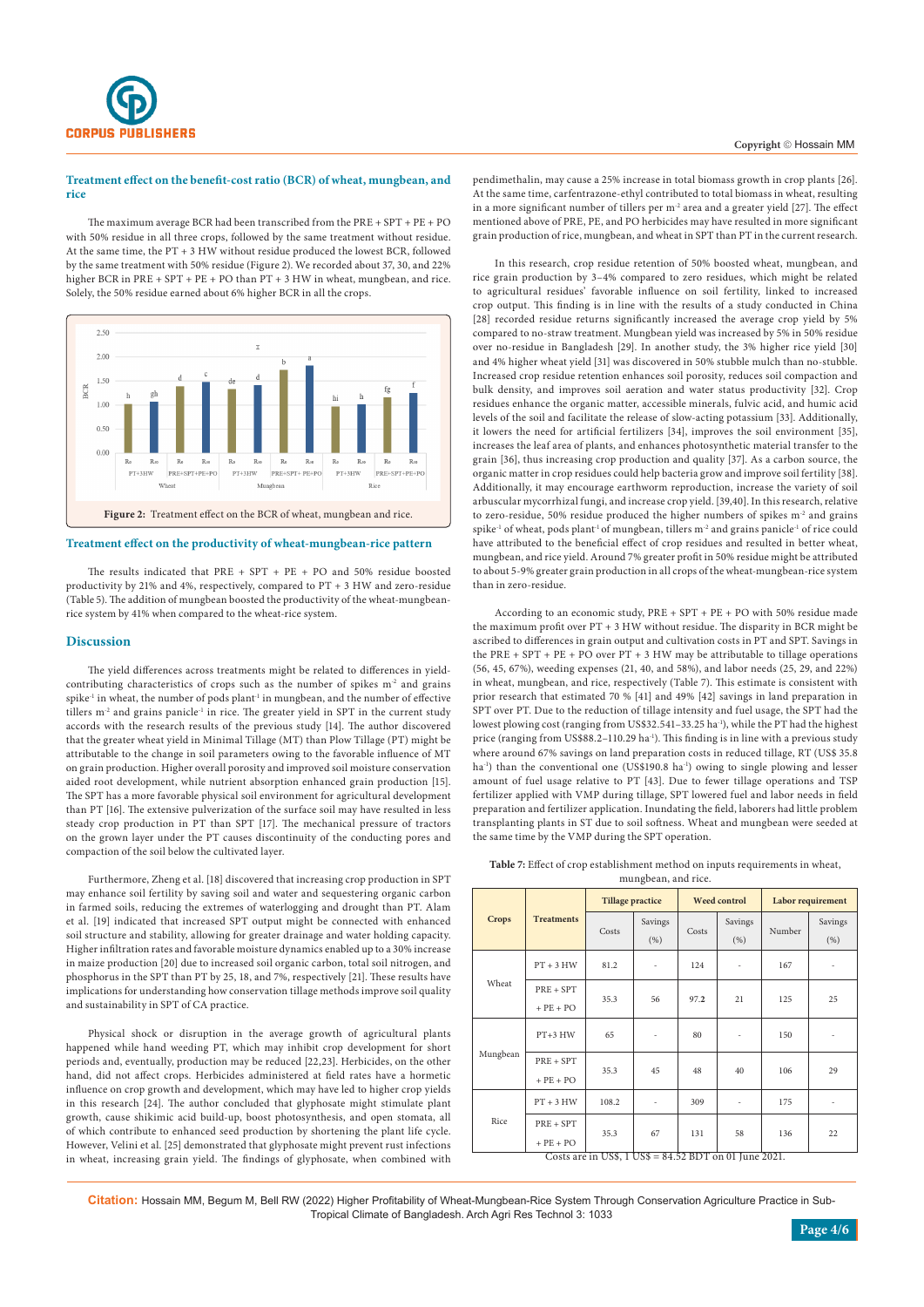

Herbicide weed control gave greater net advantages in ST than manual three times hand weeding in PT in this research. This result is consistent with the previous research, which found that herbicidal weed treatment saves 37–73% more than hand weeding [44]. In addition, previous studies found that manual weeding costs more money than herbicide-based weed management, which costs less to do. The use of an adequate herbicide may effectively replace hand weeding [45,46].

Furthermore, utilizing herbicides to manage weeds under SPT resulted in more significant net benefits than three hand weeding operations under PT. Three times manual weeding was needed in PT, costing US\$124, 80, and 309  $\mathrm{ha}^\text{-1}$  in wheat, rice, and mungbean, respectively. By contrast, all herbicides incurred only US\$97.2, 48, and 131 ha<sup>-1</sup>, respectively. Consequently, herbicides saved 21, 40, and 58% cost, respectively, compared to manual weeding in PT. The prices of manual weeding were also higher than those of herbicides in previous studies [47,48]. Moreover, in the PT practice, 167, 150, and 175 person-days ha<sup>-1</sup> of labor were needed for wheat, mungbean, and rice cultivation (from seeding to seed storage). By comparison, 125, 106, and 136 persondays in SPT. As a result, SPT lowered labor requirements relative to PT by 25, 29, and 22%, respectively. This reduction allowed SPT to earn a higher return than PT in this report. Our observation is consistent with previous research indicating that one-third of labor is savage in SPT practices compared to PT [49-51].

Wheat-mungbean-rice pattern productivity was about 41% more than wheatfallow-rice pattern production. Incorporating mungbean, which produces an average yield of 1.57 t ha<sup>-1</sup>, into the wheat-fallow-rice rotation may boost the practice. This result is consistent with previous research indicating that including one or more short-duration crops into established cropping patterns stimulates system production [52-54]. So, the researchers thought that crop cultivation using CA principles: single-pass tillage, which sequentially applied a pre-plant herbicide, then a pre- and post-emergence herbicide, and kept 50% of the crop residue, might have been more profitable than current crop cultivation practices.

#### **Conclusion**

Conservation Agriculture is an innovative technique to cultivate crops with fewer inputs. When combined with efficient herbicides and residue mulching, singlepass tillage was a lucrative alternative to the traditional laborious crop cultivation practice by saving tillage operations costs (56, 45, 67%), weeding expenditures (21, 40, and 58%), and labor requirements (25, 29, and 22%) in wheat, mungbean, and rice, respectively. Additionally, this strategy increased crop yield by about 4% and the BCR by 37, 30, and 22% higher, respectively, in wheat, mungbean, and rice. Moreover, the practice of the wheat-mungbean-rice system was 41% higher profit than the wheat-rice system. In the present study, the method of conservation agriculture principles under the wheat-mungbean-rice system was suitable over the existing traditional practice of crop cultivation in the wheat-rice system.

## **Declaratory Statement**

The authors disclosed no possible conflicts of interest.

#### **Acknowledgment**

We acknowledge the Australian Centre for International Agricultural Research's (ACIAR) Conservation Agriculture Project LWR/2010/080 research funds.

#### **References**

- 1. Bell R, Haque M, Jahiruddin M, Rahman M, Begum M, et al. (2018) Conservation agriculture for rice-based intensive cropping by smallholders in the eastern Gangetic Plain Agriculture 9(1): 5.
- 2. [Gathala MK, Ladha JK, Kumar V, Saharawat YS, et al. \(2011\) Tillage and crop](https://acsess.onlinelibrary.wiley.com/doi/abs/10.2134/agronj2010.0394)  [establishment affects sustainability of south asian rice-wheat system. Agron J](https://acsess.onlinelibrary.wiley.com/doi/abs/10.2134/agronj2010.0394)  [103\(4\): 961-971.](https://acsess.onlinelibrary.wiley.com/doi/abs/10.2134/agronj2010.0394)
- 3. [Kassam A, Friedrich T, Derpsch R \(2019\) Global spread of conservation](https://www.tandfonline.com/doi/abs/10.1080/00207233.2018.1494927?journalCode=genv20)  [agriculture. Int J Environ Stud 76\(1\): 29-51.](https://www.tandfonline.com/doi/abs/10.1080/00207233.2018.1494927?journalCode=genv20)
- 4. [Erenstein O \(2011\) Livelihood assets as a multidimensional inverse proxy for](https://www.tandfonline.com/doi/abs/10.1080/19452829.2011.571094)  [poverty: A district-level analysis of the Indian Indo-Gangetic plains. J Hum Dev](https://www.tandfonline.com/doi/abs/10.1080/19452829.2011.571094)  [Capab 12\(2\): 283-302.](https://www.tandfonline.com/doi/abs/10.1080/19452829.2011.571094)
- 5. Mahajan A, Gupta RD (2009) The rice–wheat cropping system. In: Integrated Nutrient Management (INM) in a sustainable rice-wheat cropping system. Springer Netherlands p. 109-117.

#### 6. [Johan2](https://www.sciencedirect.com/science/article/abs/pii/S0378429011004138)

- 7. and yield of wheat. J Sci Found 12(2): 27-33.
- 8. [Lu X \(2020\) A meta-analysis of the effects of crop residue returns on crop yields](https://journals.plos.org/plosone/article?id=10.1371/journal.pone.0231740)  [and water use efficiency. PLOS ONE 15\(4\): e0231740.](https://journals.plos.org/plosone/article?id=10.1371/journal.pone.0231740)
- 9. [Hossain M, Begum M, Rahman M \(2021\) Strip planted mechanical seeding](https://jaabjournal.org/index.php/jaab/article/view/109)  [of mustard and mungbean with crop residue retention is more profitable than](https://jaabjournal.org/index.php/jaab/article/view/109)  [conventional practice. J Agric Appl Biol 2\(1\): 27-34.](https://jaabjournal.org/index.php/jaab/article/view/109)
- 10. [Hossain M, Begum M, Rahman M, Hashem A, Bell R, et al. \(2021\) Influence](https://www.svedbergopen.com/files/1614972329_(2)_IJAGST07122020MTN006_(p_8-14).pdf)  [of non-puddled transplanting and residues of previous mustard on rice](https://www.svedbergopen.com/files/1614972329_(2)_IJAGST07122020MTN006_(p_8-14).pdf) *(Oryza sativa L.)*[. Intl J Agric Sci Technol 1\(1\): 8-14.](https://www.svedbergopen.com/files/1614972329_(2)_IJAGST07122020MTN006_(p_8-14).pdf)
- 11. [Hossain M, Begum M, Hashem A, Rahman M, Bell R \(2020\) Weed control in](http://sjournals.com/index.php/sjcs/article/view/1593)  [strip planted wheat under conservation agriculture practice is more effective](http://sjournals.com/index.php/sjcs/article/view/1593)  [than conventional tillage. Sci J Crop Sci 9\(6\): 438-450.](http://sjournals.com/index.php/sjcs/article/view/1593)
- 12. [Akhtar K, Wang WY, Ren GX, Khan A, Feng YZ, et al. \(2018\) Changes in](https://www.sciencedirect.com/science/article/pii/S0167198718304665)  [soil enzymes, soil properties, and maize crop productivity under wheat straw](https://www.sciencedirect.com/science/article/pii/S0167198718304665)  [mulching in Guanzhong, China. Soil Till Res 182: 94-102.](https://www.sciencedirect.com/science/article/pii/S0167198718304665)
- 13. Liu J, Jing F, Li TH, Huang JH, Tan JX, et al. (2015) Effects of returning stalks into field on soil humus composition of continuous cropping cotton field. Sci Agric Sinic 48(2): 293-302.
- 14. [Johnson JMF, Novak JM, Varvel GE \(2014\) Crop residue mass needed to maintain](https://www.ars.usda.gov/ARSUserFiles/60820500/Manuscripts/2014/Man942.pdf)  [soil organic carbon levels: can it be determined. Bioenerg Res 7\(2\): 481-490.](https://www.ars.usda.gov/ARSUserFiles/60820500/Manuscripts/2014/Man942.pdf)
- 15. [Huang R, Tian D, Liu J, Lu S, He XH, et al. \(2018\) Responses of soil carbon](https://www.sciencedirect.com/science/article/abs/pii/S0167880918302901)  [pool and soil aggregates associated organic carbon to straw and straw-derived](https://www.sciencedirect.com/science/article/abs/pii/S0167880918302901)  [biochar addition in a dryland cropping mesocosm system. Agr Ecosyst Environ](https://www.sciencedirect.com/science/article/abs/pii/S0167880918302901)  [265: 576-586.](https://www.sciencedirect.com/science/article/abs/pii/S0167880918302901)
- 16. [Bai W, Zhang LZ, Pang HC, Sun ZX, Niu SW, et al. \(2017\) Effects of straw](https://www.cabdirect.org/cabdirect/abstract/20183024597)  [returning combined with nitrogen fertilizer on photosynthetic performance](https://www.cabdirect.org/cabdirect/abstract/20183024597)  [and yield of spring maize in Northeast China. Acta Agron Sinic. 43\(12\): 1845-](https://www.cabdirect.org/cabdirect/abstract/20183024597) [1855.](https://www.cabdirect.org/cabdirect/abstract/20183024597)
- 17. [Zhang YL, Lu JL, Jin JY, Li ST, Chen ZQ, et al. \(2012\) Effects of chemical fertilizer](http://en.cnki.com.cn/Article_en/CJFDTOTAL-ZWYF201202008.htm)  [and straw return on soil fertility and spring wheat quality. Plant Nutri Fert Sci](http://en.cnki.com.cn/Article_en/CJFDTOTAL-ZWYF201202008.htm)  [2: 307-314.](http://en.cnki.com.cn/Article_en/CJFDTOTAL-ZWYF201202008.htm)
- 18. [Yang F, Dong Y, Xu MG, Bao YX \(2012\) Effects of straw returning on the](https://pubmed.ncbi.nlm.nih.gov/23431788/)  [integrated soil fertility and crop yield in southern China. Chinese J Appl Ecol](https://pubmed.ncbi.nlm.nih.gov/23431788/)  [23\(11\): 3040-3044.](https://pubmed.ncbi.nlm.nih.gov/23431788/)
- 19. Qiao YH, Cao ZP, Wang BQ, Xu Q (2004) Impact of soil fertility maintaining practice on earthworm population in low production agro-ecosystem in north China. Acta Ecol Sinic 24(10): 2302-2306.
- 20. [Alguacil MM, Torrecillas E, Garcia OF, Roldan A \(2014\) Changes in the](https://www.sciencedirect.com/science/article/abs/pii/S003807171400162X)  [composition and diversity of AMF communities mediated by management](https://www.sciencedirect.com/science/article/abs/pii/S003807171400162X)  [practices in a Mediterranean soil are related with increases in soil biological](https://www.sciencedirect.com/science/article/abs/pii/S003807171400162X)  [activity. Soil Biol Biochem 76: 34-44.](https://www.sciencedirect.com/science/article/abs/pii/S003807171400162X)
- 21. [Haque ME, Bell RW \(2019\) Partially mechanized non-puddled rice](https://www.tandfonline.com/doi/full/10.1080/1343943X.2018.1564335)  [establishment: on-farm performance and farmers' perceptions. Plant Prod Sci](https://www.tandfonline.com/doi/full/10.1080/1343943X.2018.1564335)  [22\(1\): 23-45.](https://www.tandfonline.com/doi/full/10.1080/1343943X.2018.1564335)
- 22. [Islam AKMS, Hossain MM, Saleque MA \(2015\) Effect of unpuddled](https://www.banglajol.info/index.php/AGRIC/article/view/21736)  [transplanting on the growth and yield of dry season rice \(Oryza sativa L.\) in](https://www.banglajol.info/index.php/AGRIC/article/view/21736)  [high barind tract. The Agriculturists 12\(2\): 91-97.](https://www.banglajol.info/index.php/AGRIC/article/view/21736)
- 23. Hossain MM, Begum M, Bell R (2020) On-farm evaluation of conservation agriculture practice on weed control and yield of wheat in northern Bangladesh. Curr Res Agric Sci 7(2): 84-99.
- 24. [Tatenda RJ, Mabasa S \(2013\) Efficacy and economics of manual and chemical](http://garj.org/garjas/9/2013/2/9/efficacy-and-economics-of-manual-and-chemical-weed-control-strategies-in-the-first-year-of-conservation-agriculture-adoption-in-the-highveld-areas-of-zimbabwe)  [weed control strategies in the first year of conservation agriculture adoption in](http://garj.org/garjas/9/2013/2/9/efficacy-and-economics-of-manual-and-chemical-weed-control-strategies-in-the-first-year-of-conservation-agriculture-adoption-in-the-highveld-areas-of-zimbabwe)  [the highveld areas of Zimbabwe. Glob Adv Res J Agric Sci 2\(9\): 231-241.](http://garj.org/garjas/9/2013/2/9/efficacy-and-economics-of-manual-and-chemical-weed-control-strategies-in-the-first-year-of-conservation-agriculture-adoption-in-the-highveld-areas-of-zimbabwe)
- 25. [Halder P, Maiti S, Bhattacharya SP, Banerjee H \(2005\) Comparative efficacy of](https://www.cropandweed.com/vol1Issue1/pdf2005/13.pdf)  [pyrazosulfuron ethyl alone and its combination with molinate against weed](https://www.cropandweed.com/vol1Issue1/pdf2005/13.pdf)  [complex of boro paddy. J Crop Weed 1\(1\): 49-53.](https://www.cropandweed.com/vol1Issue1/pdf2005/13.pdf)
- 26. [Islam AM, Hia MAUH, Sarkar SK, Anwar MP \(2018\) Herbicide based weed](https://www.banglajol.info/index.php/JBAU/article/view/36478)  [management in aromatic rice of Bangladesh. J Bangladesh Agric Univ 16\(1\): 31-](https://www.banglajol.info/index.php/JBAU/article/view/36478) [40.](https://www.banglajol.info/index.php/JBAU/article/view/36478)
- 27. [Muoni T, Rusinamhodzi L, Rugare JT, Mabasa S, Mangosho E, et al. \(2014\)](https://www.infona.pl/resource/bwmeta1.element.elsevier-76ced81f-7d98-3bae-9729-153c7fe1c5da)  [Effect of herbicide application on weed flora under conservation agriculture in](https://www.infona.pl/resource/bwmeta1.element.elsevier-76ced81f-7d98-3bae-9729-153c7fe1c5da)  [Zimbabwe. Crop Prot 66: 1-7.](https://www.infona.pl/resource/bwmeta1.element.elsevier-76ced81f-7d98-3bae-9729-153c7fe1c5da)

**Citation:** Hossain MM, Begum M, Bell RW (2022) Higher Profitability of Wheat-Mungbean-Rice System Through Conservation Agriculture Practice in Sub-Tropical Climate of Bangladesh. Arch Agri Res Technol 3: 1033